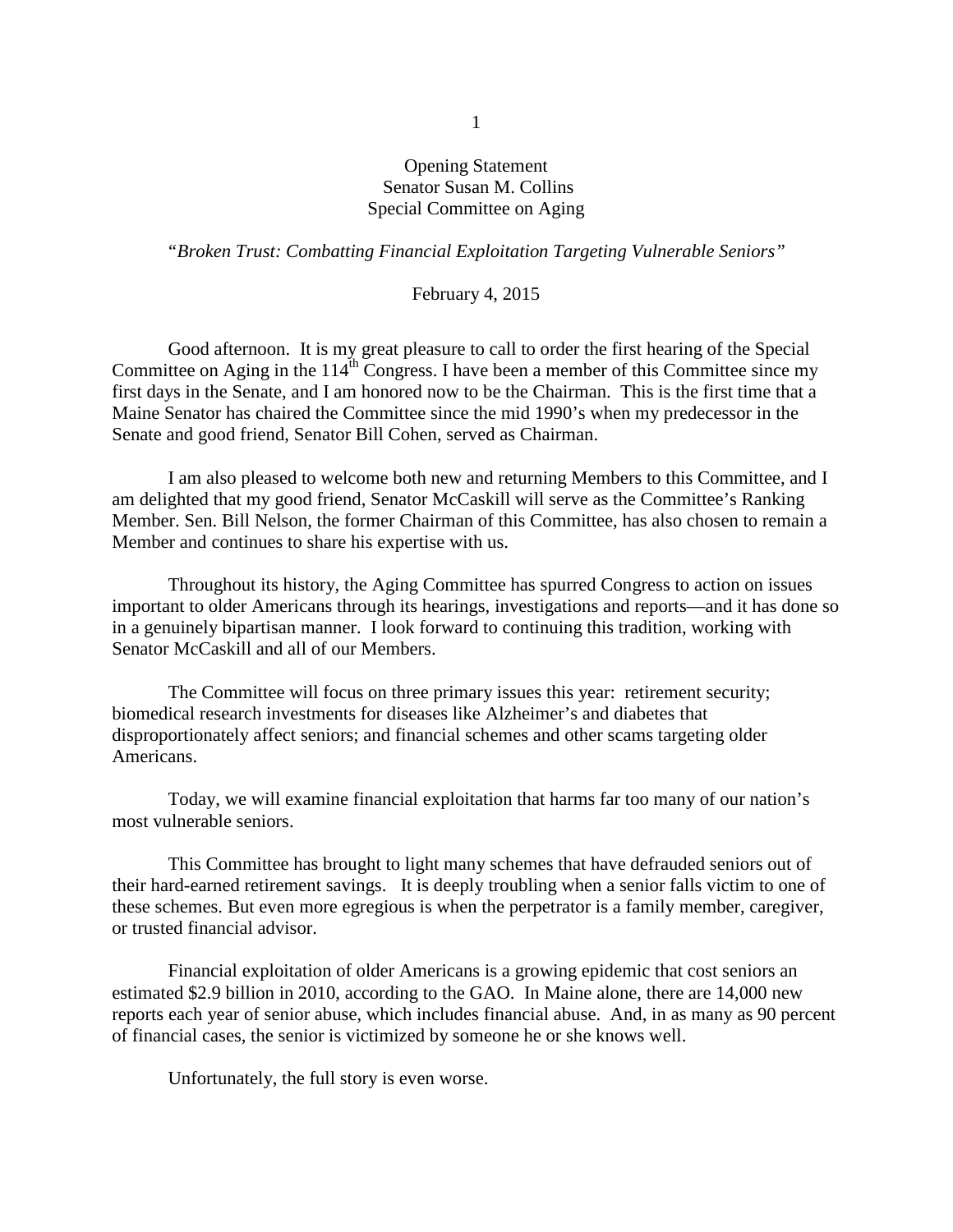Many of these cases are never reported because the victim is too ashamed to report financial exploitation, particularly when it involves a family member. As a consequence, the true incidence of this kind of abuse is not known.

Identifying victims of financial exploitation in my state is particularly difficult because we Mainers pride ourselves on our self-sufficiency. It is difficult for many seniors to ask for help.

In addition, since victims who have their assets taken by family members typically do not want their relatives to be criminally prosecuted, the stolen money is rarely recovered. This loss can undermine both the health of older adults and their financial security.

Combating financial abuse of seniors is primarily the responsibility of state and local agencies, particularly Adult Protective Services Agencies. Experts agree that prevention and response to these cases of abuse requires coordinated efforts, which include state and local agencies, law enforcement, the social work and medical community, and financial institutions.

The federal government also plays an important role in providing leadership to combat this problem. The Elder Justice Coordinating Council, which is led by the Department of Health and Human Services, has brought together 12 federal agencies to coordinate efforts to protect older individuals from abuse, including financial exploitation. They have developed eight recommendations that are intended to improve prevention, awareness, and response to abuse, neglect, and exploitation. I look forward to seeing progress in each of these areas.

I want to welcome to our hearing Judith Shaw, who serves as the Securities Administrator for the State of Maine. Maine is on the cutting edge of helping to combat financial abuse of seniors though programs like the innovative Senior\$afe, which is the first of its kind in the nation.

Senior\$afe is a collaborative effort by Maine's regulators, financial institutions, and legal organizations to educate bank and credit union employees about how to identify and help stop financial exploitation of older Mainers. Senior\$afe has also published this brochure that provides useful tips to seniors.

Financial exploitation knows no socio-economic boundaries. Victims range from seniors who have very modest financial means to those who have amassed great wealth.

For example, I was particularly troubled to learn of the case of a Maine senior in Androscoggin County whose daughter sold her mother's home and moved her into a camper located in her backyard. As if that were not bad enough, the daughter and her boyfriend went on to deplete her mother's life savings over the course of two years, leaving her penniless as well as homeless.